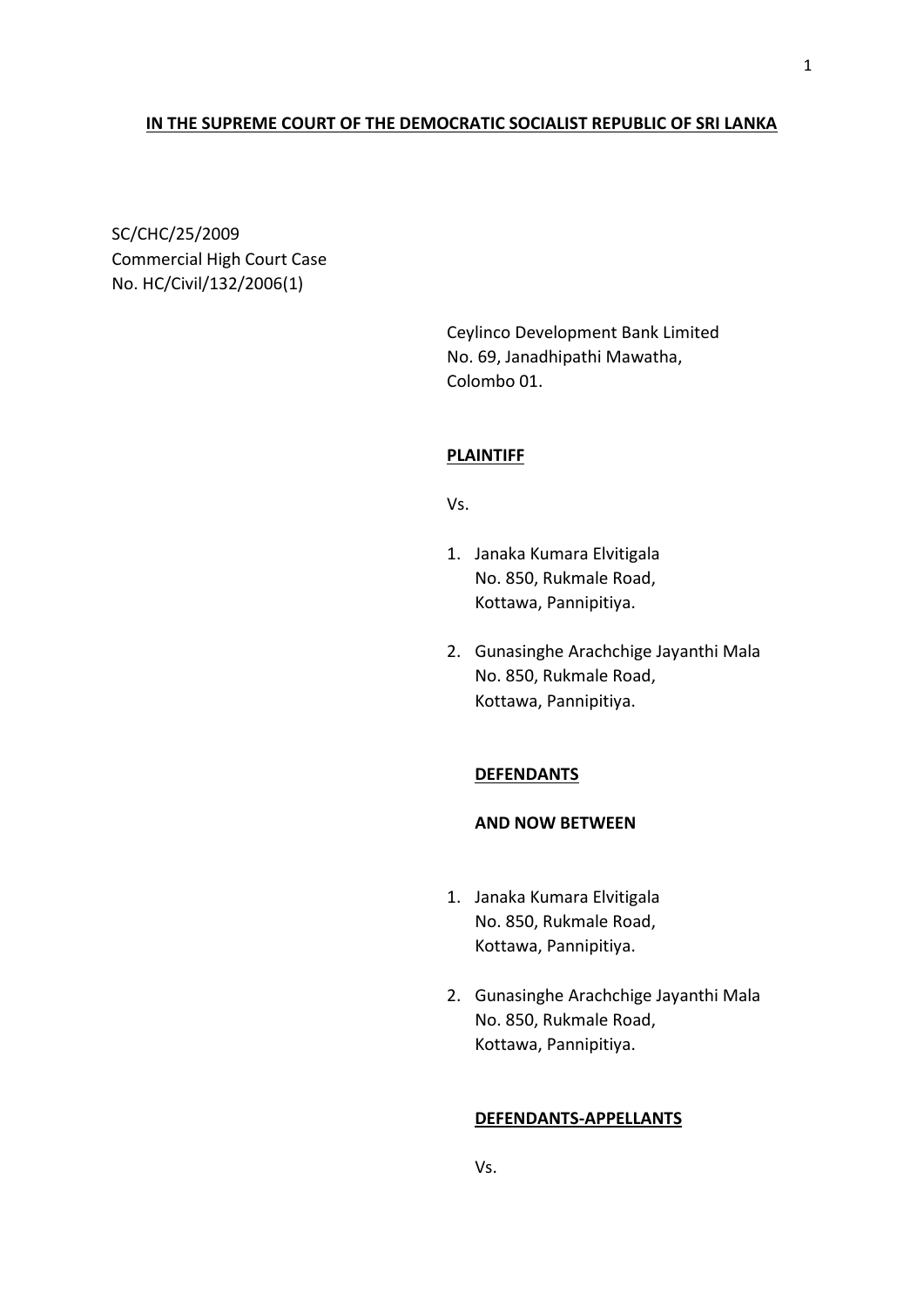1. Ceylinco Development Bank Limited No. 69, Janadhipathi Mawatha, Colombo 01.

# **PLAINTIFF-RESPONDENT**

- **BEFORE:** S.E. Wanasundera P.C., J. Upaly Abeyrathne J. & Anil Gooneratne J.
- **COUNSEL:** Palitha Yaggahawita for the Defendants-Appellants

N. R. Sivendran with Ms. S. Somarathne And Ms. A. Raman for the Plaintiff-Respondent

- **ARGUED ON:** 09.09.2016
- **DECIDED ON:** 13.10.2016

### **GOONERATNE J.**

This is a direct appeal to the Supreme Court from the Judgment delivered on 31.07.2009 by the Commercial High Court of the Western Province exercising Civil Jurisdiction (Holden in Colombo). The action itself was based on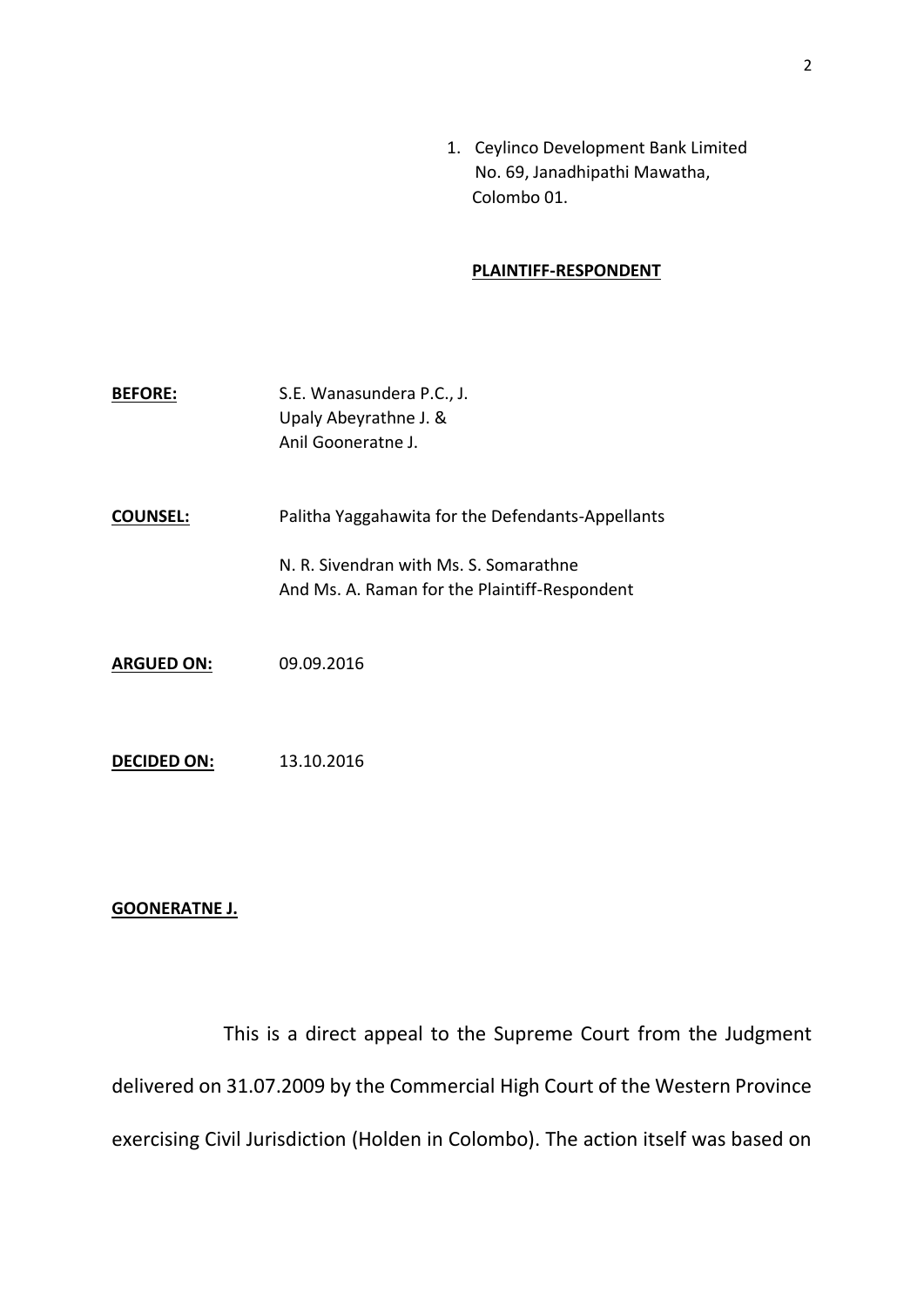a hire purchase agreement of a vehicle. Plaintiff-Respondent namely Ceylinco Development Bank Limited, by Agreement marked P1 with the 1<sup>st</sup> Defendant-Appellant leased the vehicle in question on a monthly rental as agreed between the parties. The  $2^{nd}$  Defendant-Appellant was the guarantor to the said agreement. The 1<sup>st</sup> Defendant-Appellant defaulted in making payment in terms of the said agreement. The Plaintiff-Respondent by notice P2 had given notice of termination of the agreement and the agreement was accordingly terminated by letter P3. It is pleaded that notwithstanding the termination of the agreement the 1<sup>st</sup> Defendant-Appellant failed to return the vehicle in question as per the agreement and also failed to make the instalment payments.

In the Commercial High Court parties proceeded to trial on five (5) admissions and 34 issues. The learned High Court Judge after trial entered judgment in favour of the Plaintiff-Respondent. At the hearing before us the only point urged by learned counsel for the Appellants, was that the statement of account marked P6 (X3) and produced at the trial is incorrect, and the amounts reflected therein are not due and owing to the Plaintiff-Respondent. On the other hand, learned counsel for the Plaintiff-Respondent raised a preliminary objection before us that the Petition of Appeal filed of record is defective and bad in law and as such no relief could be granted in terms of the prayer to the petition i.e prayer to the petition refer to set aside a judgment dated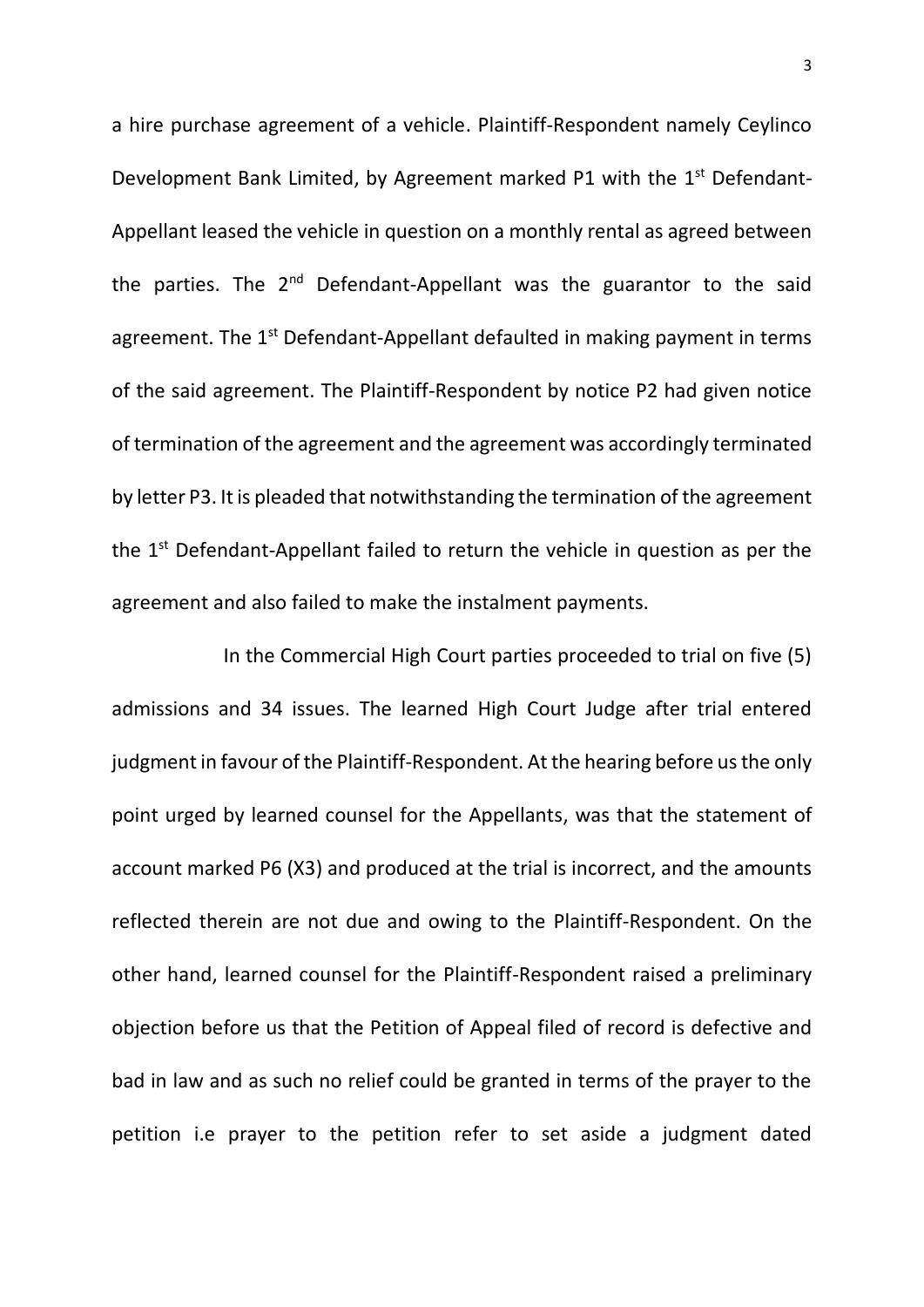05.04.2007, whereas the judgment was delivered on 31.07.2009 and not on 05.04.2007. In fact this court in open court having perused the record found that the correct date of judgment was 31.07.2009. Therefore the point urged by learned counsel for the Plaintiff-Respondent was correct. This being a mistake the Appellant party could have corrected the prayer, since the body of the Petition of Appeal refer to the correct date of the Judgment of the High Court. It is either negligence or carelessness of the Registered Attorney for the Appellants. Under normal circumstances this court could have rejected the Petition of Appeal, there being no application to rectify such obvious error, within a reasonable time. This court is mindful of such objection and to the several authorities cited by learned Counsel for Plaintiff-Respondent, but permitted both parties to address court on the merits of the case.

The learned counsel for the Appellant was only able to urge the above points referred to above, by him in his submissions. We are not convinced on the point raised by the learned counsel for the Appellant. The proceedings in the High Court indicates that the Plaintiff-Respondent produced through their witness, documents marked P1 to P11 which includes the statement of Accounts marked P6 (X3) without any objection as and when the documents were produced and marked in court. Nor was there any objection at the closure of the Plaintiff-Respondent's case for leading in evidence documents P1 to P11.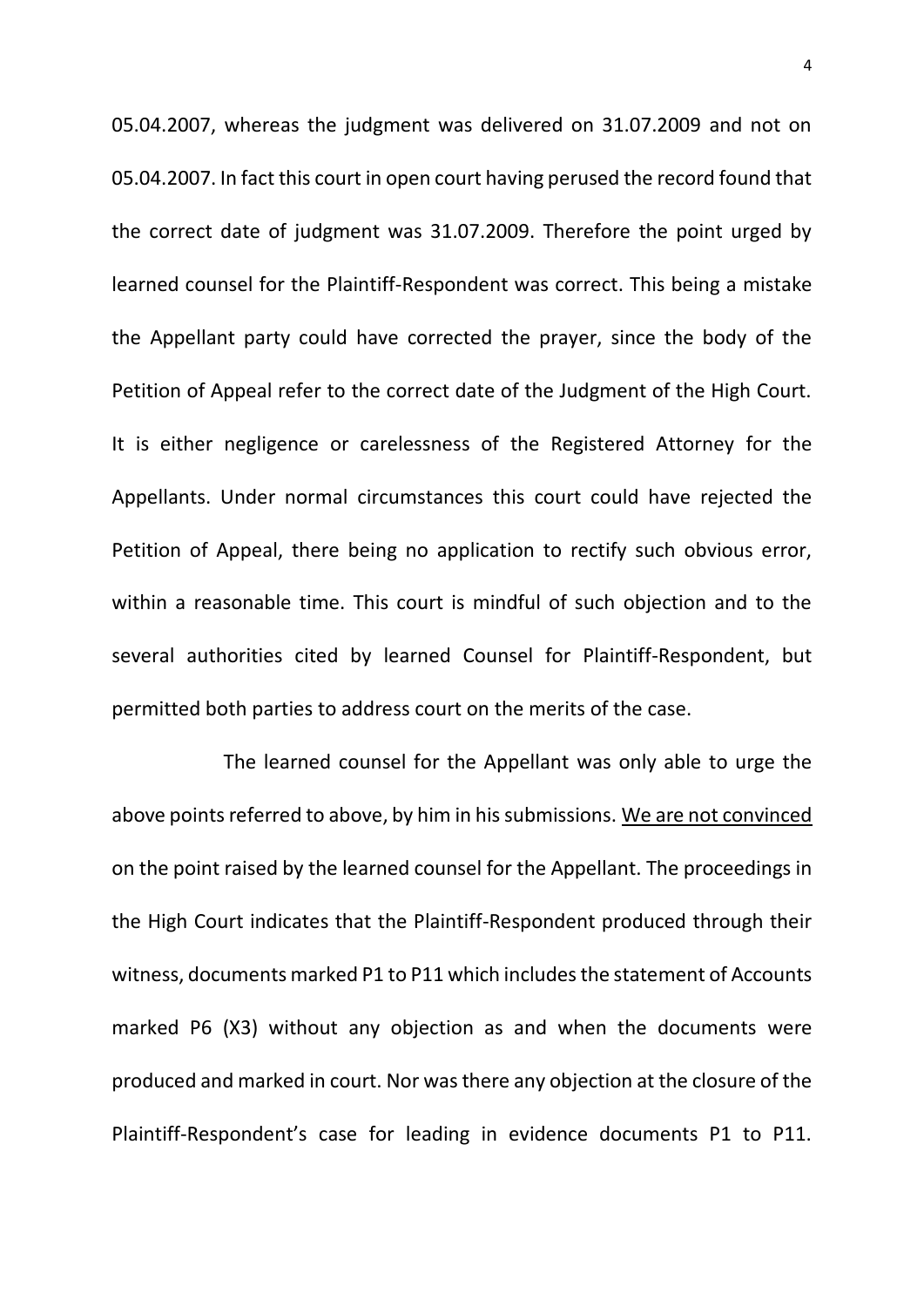Therefore we have to hold that the documents are proved for all purposes of the case in hand. That is the cursus curiae of the original court. Perusal of the evidence and the judgment of the High Court it is evident that the Plaintiff's evidence remains un-contradicted, on all material points. On a perusal of all the evidence transpired before the High Court I cannot find a valid acceptable defence placed before the trial court, even to consider the case of the Appellants. The trial Judge in her Judgment refer to the following material points which transpired in cross-examination of the  $1<sup>st</sup>$  and  $2<sup>nd</sup>$  Defendant. I would reproduce as follows that portion of the judgment of the learned High Court Judge for purpose of clarity.

In the course of the cross-examination the 1st Defendant had admitted the signing of the document marked 'P1'. Further he admitted that the Plaintiff had explained the nature of the alleged transaction. The  $1<sup>st</sup>$ Defendant had also admitted that he could not pay the instalments in terms of the agreement marked 'P1'. This Defendant had also admitted the receipt of the documents marked 'P3' and 'P4' sent by the Plaintiff. It is being viewed from his evidence that the  $1<sup>st</sup>$  Defendant had accepted a sum of Rs. 665,000/- with the intention of selling the vehicle in question to a third party without the consent and knowledge of the Plaintiff. But it is the contention of the Defendants that the said vehicle in question had been robbed and he is not aware of the fact that the vehicle is in whose possession now.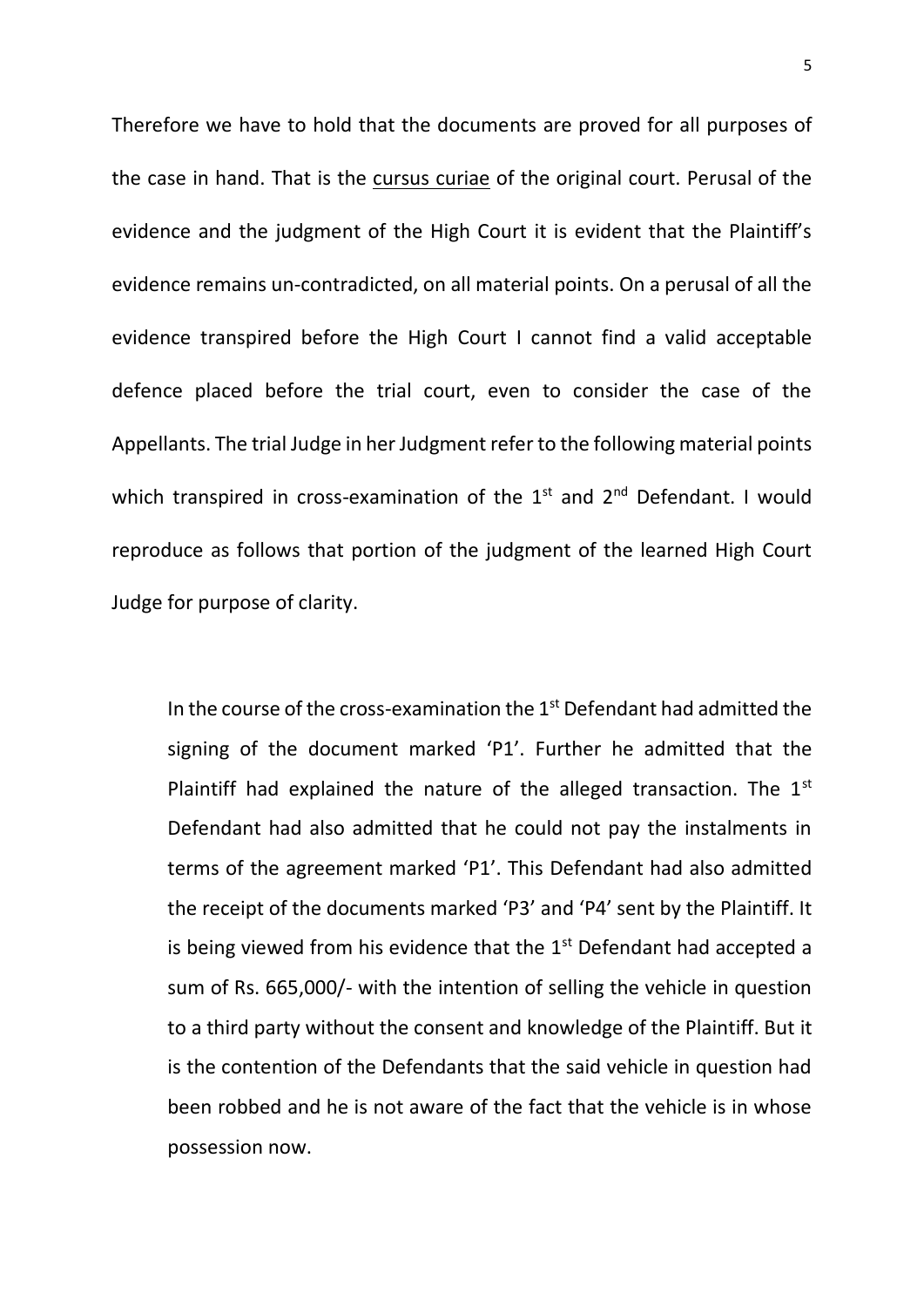she placed her signature to the above document only as a witness and not as a guarantor. It is also said that the  $1<sup>st</sup>$  Defendant had used the above vehicle only for one year and thereafter it had been robbed and was never recovered. In the course of the cross examination the above Defendant had admitted that she placed her signature as a guarantor and the  $1<sup>st</sup>$ Defendant had failed to pay the Plaintiff as per terms of the lease agreement. Further she admitted that the  $1<sup>st</sup>$  Defendant had accepted a sum or Rs. 665,000/- from a third part in respect of the vehicle in question.

I observe that the transaction between parties and its characteristics of a hire purchase agreement, conclude that the contract had been breached by the Appellants. Plaintiff-Respondent delivered the vehicle to the Hirer (1<sup>st</sup> Defendant-Appellant) who took immediate possession. Credit facilities made available to Hirer, who made deposit but defaulted in paying the instalments. Hirer failed to purchase the vehicle by completing the payment of instalments and to comply with the other conditions of the agreement or to determine the hiring by returning the vehicle to the owner (Plaintiff-Respondent).